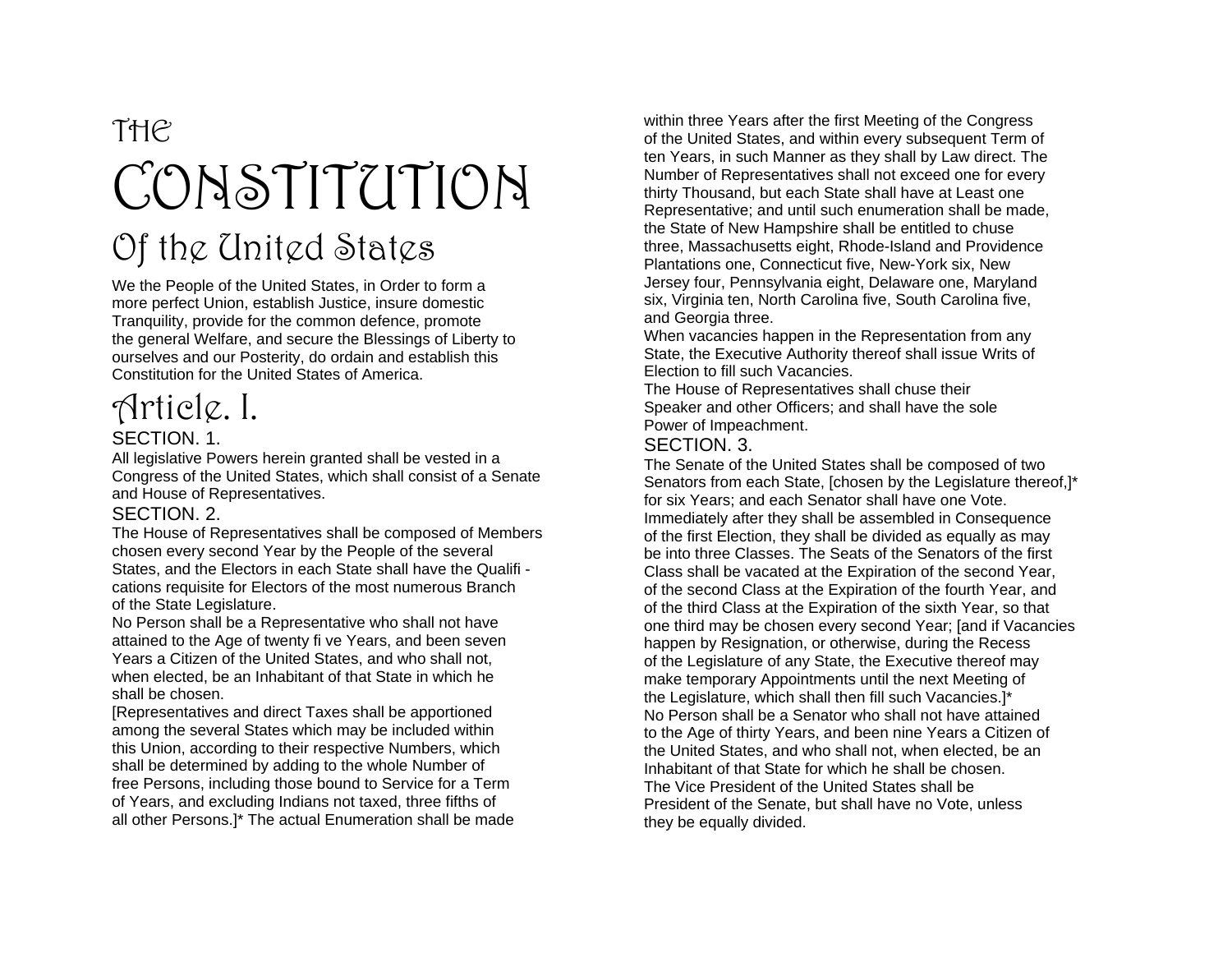The Senate shall chuse their other Officers, and also a President pro tempore, in the Absence of the Vice President, or when he shall exercise the Office of President of the United States.

The Senate shall have the sole Power to try all Impeachments. When sitting for that Purpose, they shall be on Oath or Affirmation. When the President of the United States is tried, the Chief Justice shall preside: And no Person shall be convicted without the Concurrence of two thirds of the Members present.

Judgment in Cases of Impeachment shall not extend further than to removal from Office, and disqualification to hold and enjoy any Office of honor, Trust or Profit under the United States: but the Party convicted shall nevertheless be liable and subject to Indictment, Trial, Judgment and Punishment, according to Law.

#### SECTION. 4.

The Times, Places and Manner of holding Elections for Senators and Representatives, shall be prescribed in each State by the Legislature thereof; but the Congress may at any time by Law make or alter such Regulations, except as to the Places of chusing Senators.

The Congress shall assemble at least once in every Year, and such Meeting shall be [on the first Monday in December,]\* unless they shall by Law appoint a different Day.

#### SECTION. 5.

Each House shall be the Judge of the Elections, Returns and Qualifications of its own Members, and a Majority of each shall constitute a Quorum to do Business; but a smaller Number may adjourn from day to day, and may be authorized to compel the Attendance of absent Members, in such Manner, and under such Penalties as each House may provide.

Each House may determine the Rules of its Proceedings, punish its Members for disorderly Behaviour, and, with the Concurrence of two thirds, expel a Member.

Each House shall keep a Journal of its Proceedings, and from time to time publish the same, excepting such Parts as may in their Judgment require Secrecy; and the Yeas and Nays of the Members of either House on any question shall, at the Desire of one fifth of those Present, be entered on the Journal.

Neither House, during the Session of Congress, shall, without the Consent of the other, adjourn for more than three days, nor to any other Place than that in which the two Houses shall be sitting.

#### SECTION. 6.

The Senators and Representatives shall receive a Compensation for their Services, to be ascertained by Law, and paid out of the Treasury of the United States. They shall in all Cases, except Treason, Felony and Breach of the Peace, be privileged from Arrest during their Attendance at the Session of their respective Houses, and in going to and returning from the same; and for any Speech or Debate in either House, they shall not be questioned in any other Place. No Senator or Representative shall, during the Time for which he was elected, be appointed to any civil Office under the Authority of the United States, which shall have been created, or the Emoluments whereof shall have been encreased during such time; and no Person holding any Office under the United States, shall be a Member of either House during his Continuance in Office.

#### SECTION. 7.

All Bills for raising Revenue shall originate in the House of Representatives; but the Senate may propose or concur with Amendments as on other Bills.

Every Bill which shall have passed the House of Representatives and the Senate, shall, before it become a Law, be presented to the President of the United States; If he approve he shall sign it, but if not he shall return it, with his Objections to that House in which it shall have originated, who shall enter the Objections at large on their Journal. and proceed to reconsider it. If after such Reconsideration two thirds of that House shall agree to pass the Bill, it shall be sent, together with the Objections, to the other House, by which it shall likewise be reconsidered, and if approved by two thirds of that House, it shall become a Law. But in all such Cases the Votes of both Houses shall be determined by Yeas and Nays, and the Names of the Persons voting for and against the Bill shall be entered on the Journal of each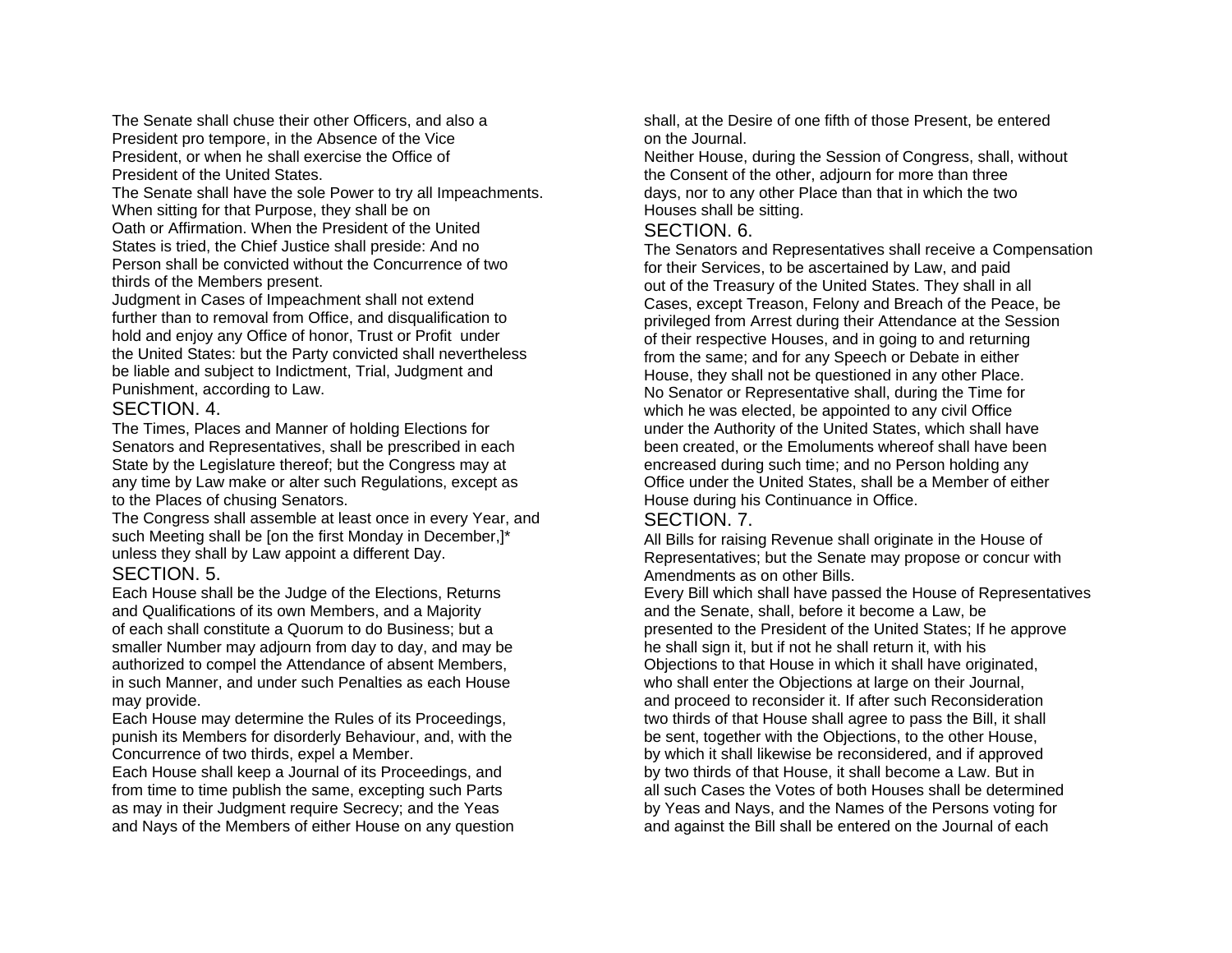House respectively, If any Bill shall not be returned by the President within ten Days (Sundays excepted) after it shall have been presented to him, the Same shall be a Law, in like Manner as if he had signed it, unless the Congress by their Adjournament prevent its Return, in which Case it shall not be a Law.

Every Order, Resolution, or Vote to which the Concurrence of the Senate and House of Representatives may be necessary (except on a question of Adjournment) shall be presented to the President of the United States; and before the Same shall take Effect, shall be approved by him, or being disapproved by him, shall be repassed by two thirds of the Senate and House of Representatives, according to the Rules and Limitations prescribed in the Case of a Bill. SECTION. 8.

The Congress shall have Power To lay and collect Taxes, Duties, Imposts and Excises, to pay the Debts and provide for the common Defence and general Welfare of the United States; but all Duties, Imposts and Excises shall be uniform throughout the United States;

To borrow Money on the credit of the United States; To regulate Commerce with foreign Nations, and among the several States, and with the Indian Tribes; To establish an uniform Rule of Naturalization, and uniform Laws on the subject of Bankruptcies throughout the

United States; To coin Money, regulate the Value thereof, and of foreign Coin, and fi x the Standard of Weights and Measures;

To provide for the Punishment of counterfeiting the Securities and current Coin of the United States;

To establish Post Offices and post Roads;

To promote the Progress of Science and useful Arts, by securing for limited Times to Authors and Inventors the exclusive Right to their respective Writings and Discoveries;

To constitute Tribunals inferior to the supreme Court;

To defi ne and punish Piracies and Felonies committed on the high Seas, and Offenses against the Law of Nations;

To declare War, grant Letters of Marque and Reprisal, and make Rules concerning Captures on Land and Water;

To raise and support Armies, but no Appropriation of

Money to that Use shall be for a longer Term than two Years;

To provide and maintain a Navy;

To make Rules for the Government and Regulation of the land and naval Forces;

To provide for calling forth the Militia to execute the Laws of the Union, suppress Insurrections and repel Invasions; To provide for organizing, arming, and disciplining, the Militia, and for governing such Part of them as may be employed in the Service of the United States, reserving to the States respectively, the Appointment of the Officers, and the Authority of training the Militia according to the discipline prescribed by Congress;

To exercise exclusive Legislation in all Cases whatsoever, over such District (not exceeding ten Miles square) as may, by Cession of particular States, and the Acceptance of Congress, become the Seat of the Government of the United States, and to exercise like Authority over all Places purchased by the Consent of the Legislature of the State in which the Same shall be, for the Erection of Forts, Magazines, Arsenals, dock-Yards and other needful Buildings; -And

To make all Laws which shall be necessary and proper for carrying into Execution the foregoing Powers, and all other Powers vested by this Constitution in the Government of the United States, or in any Department or Officer thereof. SECTION. 9.

The Migration or Importation of such Persons as any of the States now existing shall think proper to admit, shall not be prohibited by the Congress prior to the Year one thousand eight hundred and eight, but a Tax or duty may be imposed on such Importation, not exceeding ten dollars for each Person.

The Privilege of the Writ of Habeas Corpus shall not be suspended, unless when in Cases of Rebellion or Invasion the public Safety may require it.

No Bill of Attainder or ex post facto Law shall be passed. [No Capitation, or other direct, Tax shall be laid, unless in Proportion to the Census or Enumeration herein before directed to be taken.]\*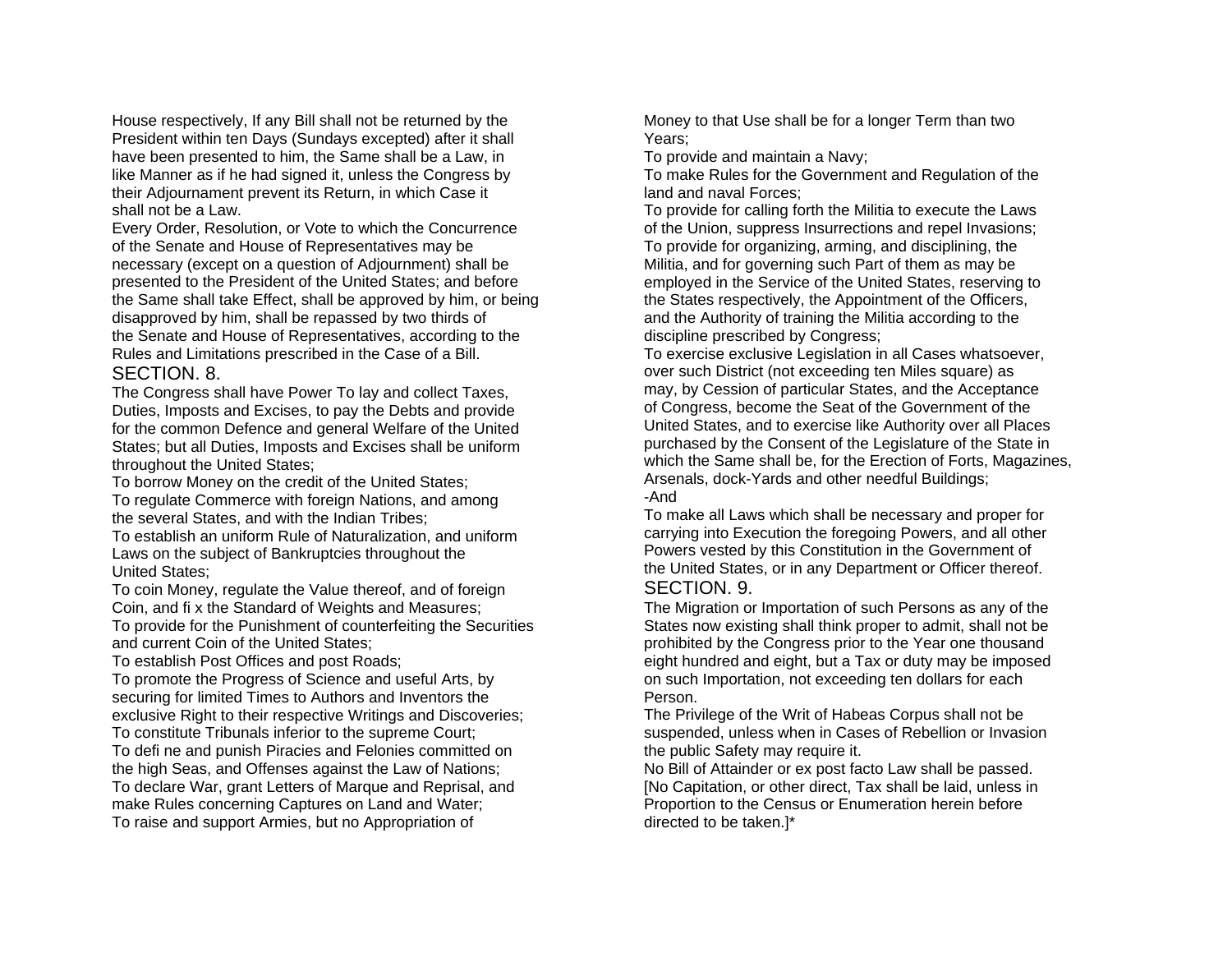No Tax or Duty shall be laid on Articles exported from any State.

No Preference shall be given by any Regulation of Commerce or Revenue to the Ports of one State over those of another: nor shall Vessels bound to, or from, one State, be obliged to enter, clear, or pay Duties in another. No Money shall be drawn from the Treasury, but in Consequence of Appropriations made by Law; and a regular Statement and Account of the Receipts and Expenditures of all public Money shall be published from time to time. No Title of Nobility shall be granted by the United States: And no Person holding any Office of Profit or Trust under them, shall, without the Consent of the Congress, accept of any present, Emolument, Office, or Title, of any kind whatever, from any King, Prince, or foreign State. SECTION. 10.

No State shall enter into any Treaty, Alliance, or Confederation; grant Letters of Marque and Reprisal; coin Money; emit Bills of Credit; make any Thing but gold and silver Coin a Tender in Payment of Debts; pass any Bill of Attainder, ex post facto Law, or Law impairing the Obligation of Contracts, or grant any Title of Nobility.

No State shall, without the Consent of the Congress, lay any Imposts or Duties on Imports or Exports, except what may be absolutely necessary for executing it's inspection Laws: and the net Produce of all Duties and Imposts, laid by any State on Imports or Exports, shall be for the Use of the Treasury of the United States; and all such Laws shall be subject to the Revision and Controul of the Congress. No State shall, without the Consent of Congress, lay any Duty of Tonnage, keep Troops, or Ships of War in time of Peace, enter into any Agreement or Compact with another State, or with a foreign Power, or engage in War, unless actually invaded, or in such imminent Danger as will not admit of delay.

### Article. II. SECTION. 1.

The executive Power shall be vested in a President of the

United States of America. He shall hold his Office during the Term of four Years, and, together with the Vice President, chosen for the same Term, be elected, as follows: Each State shall appoint, in such Manner as the Legislature thereof may direct, a Number of Electors, equal to the whole Number of Senators and Representatives to which the State may be entitled in the Congress: but no Senator or Representative, or Person holding an Offi ce of Trust or Profit under the United States, shall be appointed an Elector. [The Electors shall meet in their respective States, and vote by Ballot for two Persons, of whom one at least shall not be an Inhabitant of the same State with themselves. And they shall make a List of all the Persons voted for, and of the Number of Votes for each; which List they shall sign and certify, and transmit sealed to the Seat of the Government of the United States, directed to the President of the Senate. The President of the Senate shall, in the Presence of the Senate and House of Representatives, open all the Certificates, and the Votes shall then be counted. The Person having the greatest Number of Votes shall be the President, if such Number be a Majority of the whole Number of Electors appointed; and if there be more than one who have such Majority, and have an equal Number of Votes, then the House of Representatives shall immediately chuse by Ballot one of them for President; and if no Person have a Majority, then from the fi ve highest on the List the said House shall in like Manner chuse the President. But in chusing the President, the Votes shall be taken by States, the Representation from each State having one Vote; A quorum for this Purpose shall consist of a Member or Members from two thirds of the States, and a Majority of all the States shall be necessary to a Choice. In every Case, after the Choice of the President, the Person having the greatest Number of Votes of the Electors shall be the Vice President. But if there should remain two or more who have equal Votes, the Senate shall chuse from them by Ballot the Vice President.]\*

The Congress may determine the Time of chusing the Electors, and the Day on which they shall give their Votes; which Day shall be the same throughout the United States.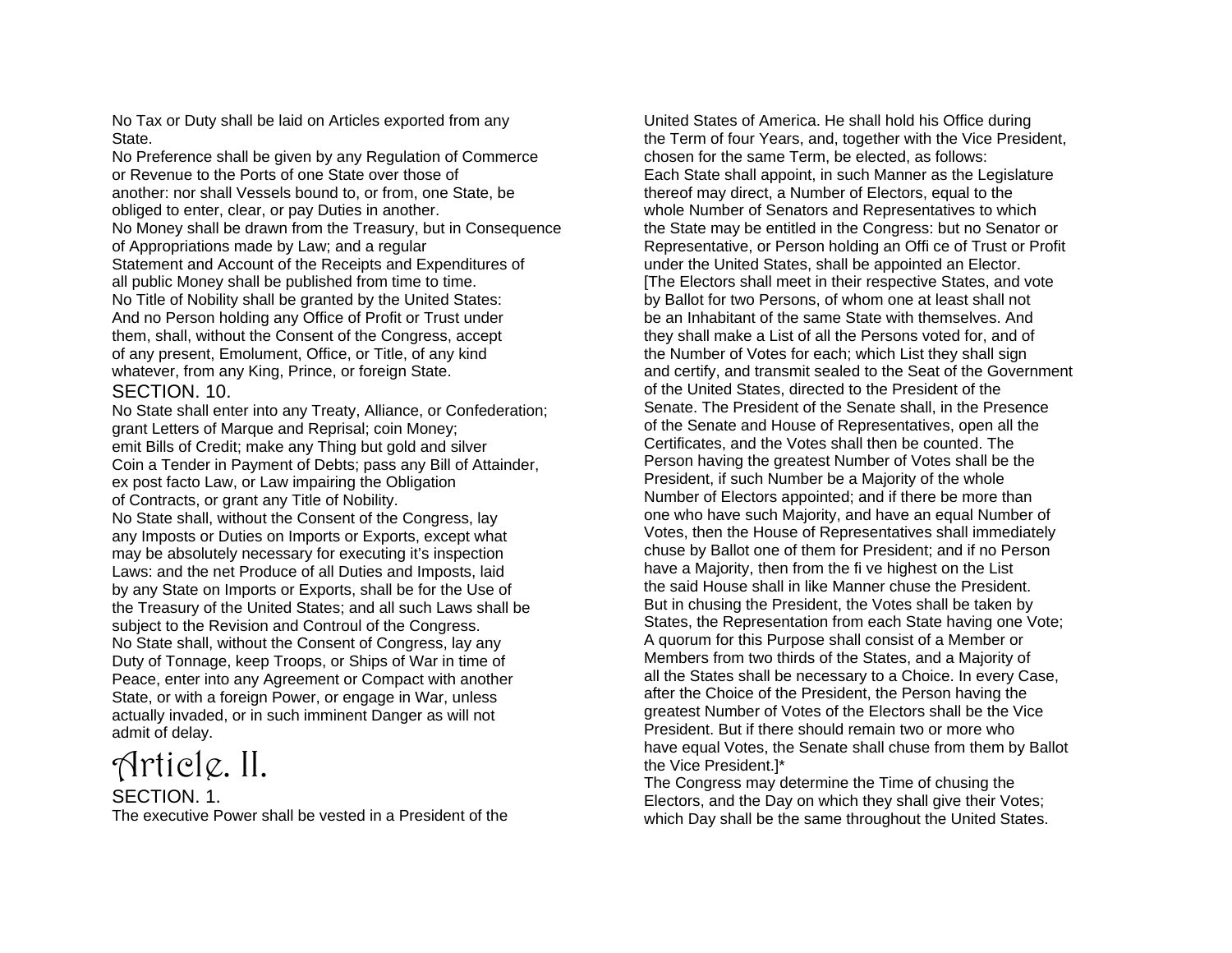No Person except a natural born Citizen, or a Citizen of the United States, at the time of the Adoption of this Constitution, shall be eligible to the Office of President; neither shall any person be eligible to that Office who shall not have attained to the Age of thirty five Years, and been fourteen Years a Resident within the United States. [In Case of the Removal of the President from Office, or of his Death, Resignation, or Inability to discharge the Powers and Duties of the said Office, the Same shall devolve on the Vice President, and the Congress may by Law provide for the Case of Removal, Death, Resignation or Inability, both of the President and Vice President, declaring what Officer shall then act as President, and such Officer shall act accordingly, until the Disability be removed, or a President shall be elected.]\*

The President shall, at stated Times, receive for his Services, a Compensation, which shall neither be increased nor diminished during the Period for which he shall have been elected, and he shall not receive within that Period any other Emolument from the United States, or any of them. Before he enter on the Execution of his Office, he shall take the following Oath or Affirmation:- "I do solemnly swear (or affirm) that I will faithfully execute the Office of President of the United States, and will to the best of my Ability, preserve, protect and defend the Constitution of the United States."

#### SECTION. 2.

The President shall be Commander in Chief of the Army and Navy of the United States, and of the Militia of the several States, when called into the actual Service of the United States; he may require the Opinion, in writing, of the principal Officer in each of the executive Departments, upon any Subject relating to the Duties of their respective Offices, and he shall have Power to grant Reprieves and Pardons for Offenses against the United States, except in Cases of Impeachment.

He shall have Power, by and with the Advice and Consent of the Senate, to make Treaties, provided two thirds of the Senators present concur; and he shall nominate, and by and with the Advice and Consent of the Senate, shall appoint

Ambassadors, other public Ministers and Consuls, Judges of the supreme Court, and all other Officers of the United States, whose Appointments are not herein otherwise provided for, and which shall be established by Law: but the Congress may by Law vest the Appointment of such inferior Officers, as they think proper, in the President alone, in the Courts of Law, or in the Heads of Departments. The President shall have Power to fill up all Vacancies that may happen during the Recess of the Senate, by granting Commissions which shall expire at the End of their next Session.

#### SECTION. 3.

He shall from time to time give to the Congress Information of the State of the Union, and recommend to their Consideration such Measures as he shall judge necessary and expedient; he may, on extraordinary Occasions, convene both Houses, or either of them, and in Case of Disagreement between them, with Respect to the Time of Adjournment, he may adjourn them to such Time as he shall think proper; he shall receive Ambassadors and other public Ministers; he shall take Care that the Laws be faithfully executed, and shall Commission all the Officers of the United States.

#### SECTION. 4.

The President, Vice President and all civil Officers of the United States, shall be removed from Office on Impeachment for, and Conviction of, Treason, Bribery, or other high Crimes and Misdemeanors.

### Article. III. SECTION. 1.

The judicial Power of the United States, shall be vested in one supreme Court, and in such inferior Courts as the Congress may from time to time ordain and establish. The Judges, both of the supreme and inferior Courts, shall hold their Offices during good Behaviour, and shall at stated Times, receive for their Services, a Compensation, which shall not be diminished during their Continuance in Office. SECTION. 2.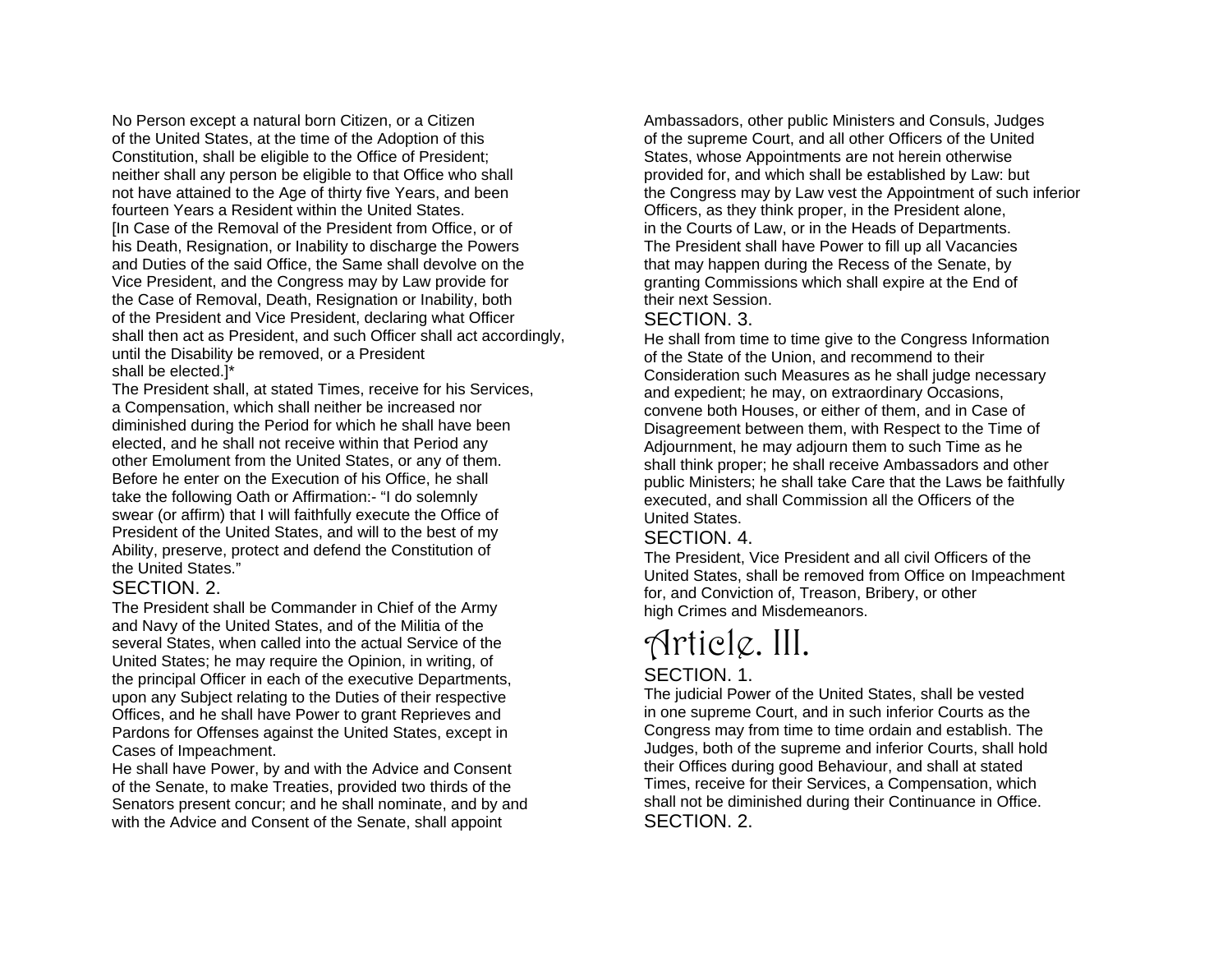The judicial Power shall extend to all Cases, in Law and Equity, arising under this Constitution, the Laws of the United States, and Treaties made, or which shall be made, under their Authority; - to all Cases affecting Ambassadors, other public Ministers and Consuls; - to all Cases of admiralty and maritime Jurisdiction; - to Controversies to which the United States shall be a Party; - to Controversies between two or more States; - [between a State and Citizens of another State;-]\* between Citizens of different States, - between Citizens of the same State claiming Lands under Grants of different States, [and between a State, or the Citizens thereof;- and foreign States, Citizens or Subjects.]\* In all Cases affecting Ambassadors, other public Ministers and Consuls, and those in which a State shall be Party, the supreme Court shall have original Jurisdiction. In all the other Cases before mentioned, the supreme Court shall have appellate Jurisdiction, both as to Law and Fact, with such Exceptions, and under such Regulations as the Congress shall make.

The Trial of all Crimes, except in Cases of Impeachment; shall be by Jury; and such Trial shall be held in the State where the said Crimes shall have been committed; but when not committed within any State, the Trial shall be at such Place or Places as the Congress may by Law have directed. SECTION. 3.

Treason against the United States, shall consist only in levying War against them, or in adhering to their Enemies, giving them Aid and Comfort. No Person shall be convicted of Treason unless on the Testimony of two Witnesses to the same overt Act, or on Confession in open Court.

The Congress shall have Power to declare the Punishment of Treason, but no Attainder of Treason shall work Corruption of Blood, or Forfeiture except during the Life of the Person attainted.

# Article. IV.

#### SECTION. 1.

Full Faith and Credit shall be given in each State to the public Acts, Records, and judicial Proceedings of every other

State. And the Congress may by general Laws prescribe the Manner in which such Acts, Records and Proceedings shall be proved, and the Effect thereof.

#### SECTION. 2.

The Citizens of each State shall be entitled to all Privileges and Immunities of Citizens in the several States. A Person charged in any State with Treason, Felony, or other Crime, who shall flee from Justice, and be found in another State, shall on Demand of the executive Authority of the State from which he fled, be delivered up, to be removed to the State having Jurisdiction of the Crime. [No Person held to Service or Labour in one State, under the Laws thereof, escaping into another, shall, in Consequence of any Law or Regulation therein, be discharged from such Service or Labour, but shall be delivered up on Claim of the Party to whom such Service or Labour may be due.]\*

#### SECTION. 3.

New States may be admitted by the Congress into this Union; but no new State shall be formed or erected within the Jurisdiction of any other State; nor any State be formed by the Junction of two or more States, or Parts of States, without the Consent of the Legislatures of the States concerned as well as of the Congress.

The Congress shall have Power to dispose of and make all needful Rules and Regulations respecting the Territory or other Property belonging to the United States; and nothing in this Constitution shall be so construed as to Prejudice any Claims of the United States, or of any particular State. SECTION. 4.

The United States shall guarantee to every State in this Union a Republican Form of Government, and shall protect each of them against Invasion; and on Application of the Legislature, or of the Executive (when the Legislature cannot be convened) against domestic Violence.

# Article. V.

The Congress, whenever two thirds of both Houses shall deem it necessary, shall propose Amendments to this Constitution,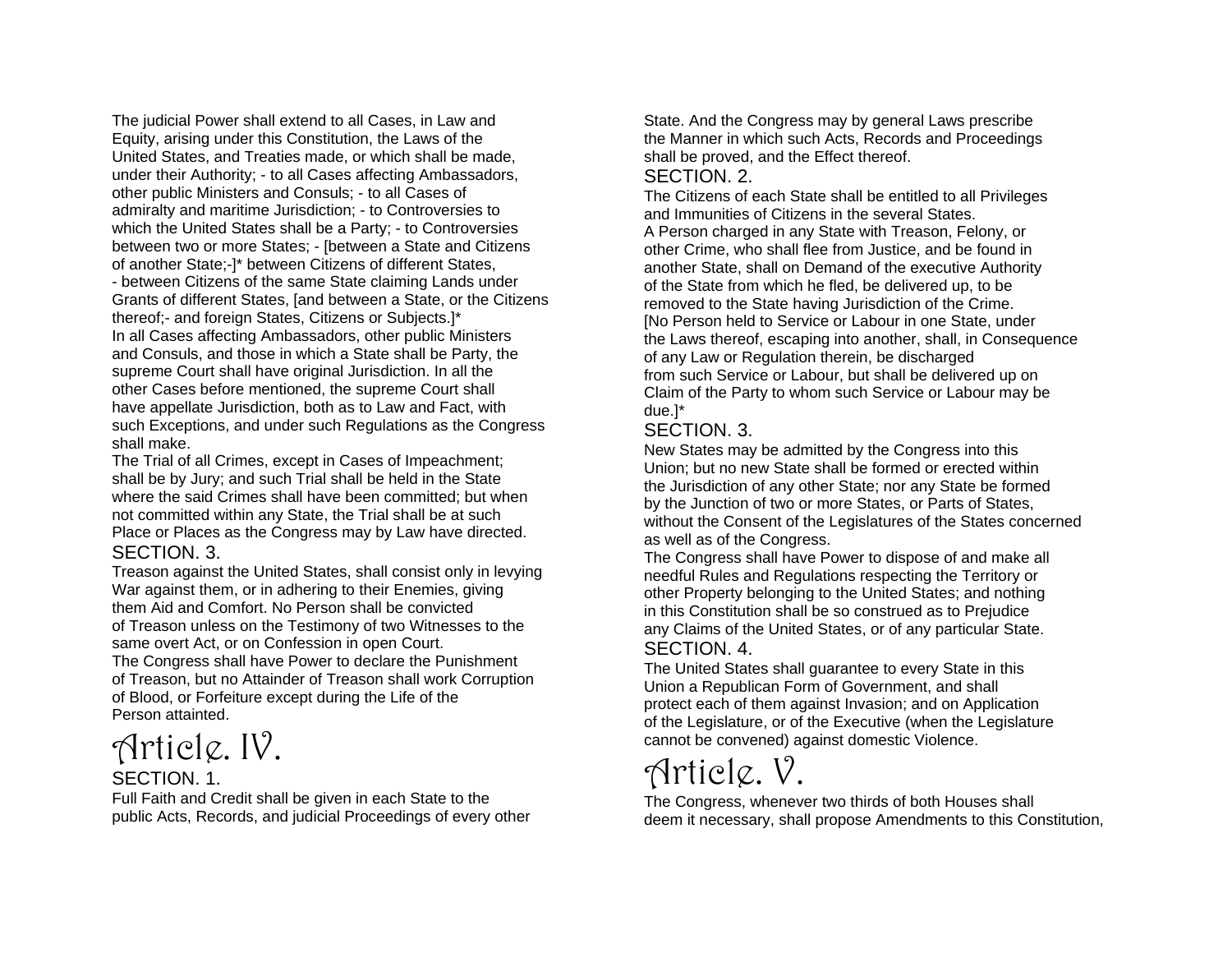or, on the Application of the Legislatures of two thirds of the several States, shall call a Convention for proposing Amendments, which in either Case, shall be valid to all Intents and Purposes, as Part of this Constitution, when ratified by the Legislatures of three-fourths of the several States, or by Conventions in three fourths thereof, as the one or the other Mode of Ratification may be proposed by the Congress; Provided that no Amendment which may be made prior to the Year One thousand eight hundred and eight shall in any Manner affect the first and fourth Clauses in the Ninth Section of the first Article; and that no State, without its Consent, shall be deprived of its equal Suffrage in the Senate.

# Article. VI.

All Debts contracted and Engagements entered into, before the Adoption of this Constitution, shall be as valid against the United States under this Constitution, as under the Confederation.

This Constitution, and the Laws of the United States which shall be made in Pursuance thereof; and all Treaties made, or which shall be made, under the Authority of the United States, shall be the supreme Law of the Land; and the Judges in every State shall be bound thereby, any Thing in the Constitution or Laws of any State to the Contrary notwithstanding.

The Senators and Representatives before mentioned, and the Members of the several State Legislatures, and all executive and judicial Officers, both of the United States and of the several States, shall be bound by Oath or Affirmation, to support this Constitution; but no religious Test shall ever be required as a Qualification to any Office or public Trust under the United States.

# Article. VII.

The Ratification of the Conventions of nine States, shall be sufficient for the Establishment of this Constitution between the States so ratifying the Same. Done in Convention by the Unanimous Consent of the

States present the Seventeenth Day of September in the Year of our Lord one thousand seven hundred and Eighty seven and of the Independence of the United States of America the Twelfth In Witness whereof We have hereunto subscribed our Names, Go. Washington--Presidt: and deputy from Virginia NEW HAMPSHIRE John Langdon Nicholas Gilman MASSACHUSETTS Nathaniel Gorham Rufus King CONNECTICUT Wm. Saml. Johnson Roger Sherman NEW YORK Alexander Hamilton NEW JERSEY Wil: Livingston David Brearley Wm. Paterson Jona: Dayton PENNSYLVANIA B Franklin Thomas Miffl in Robt Morris Geo. Clymer Thos. FitzSimons Jared Ingersoll James Wilson Gouv Morris DELAWARE Geo: Read Gunning Bedford jun John Dickinson Richard Bassett Jaco: Broom MARYLAND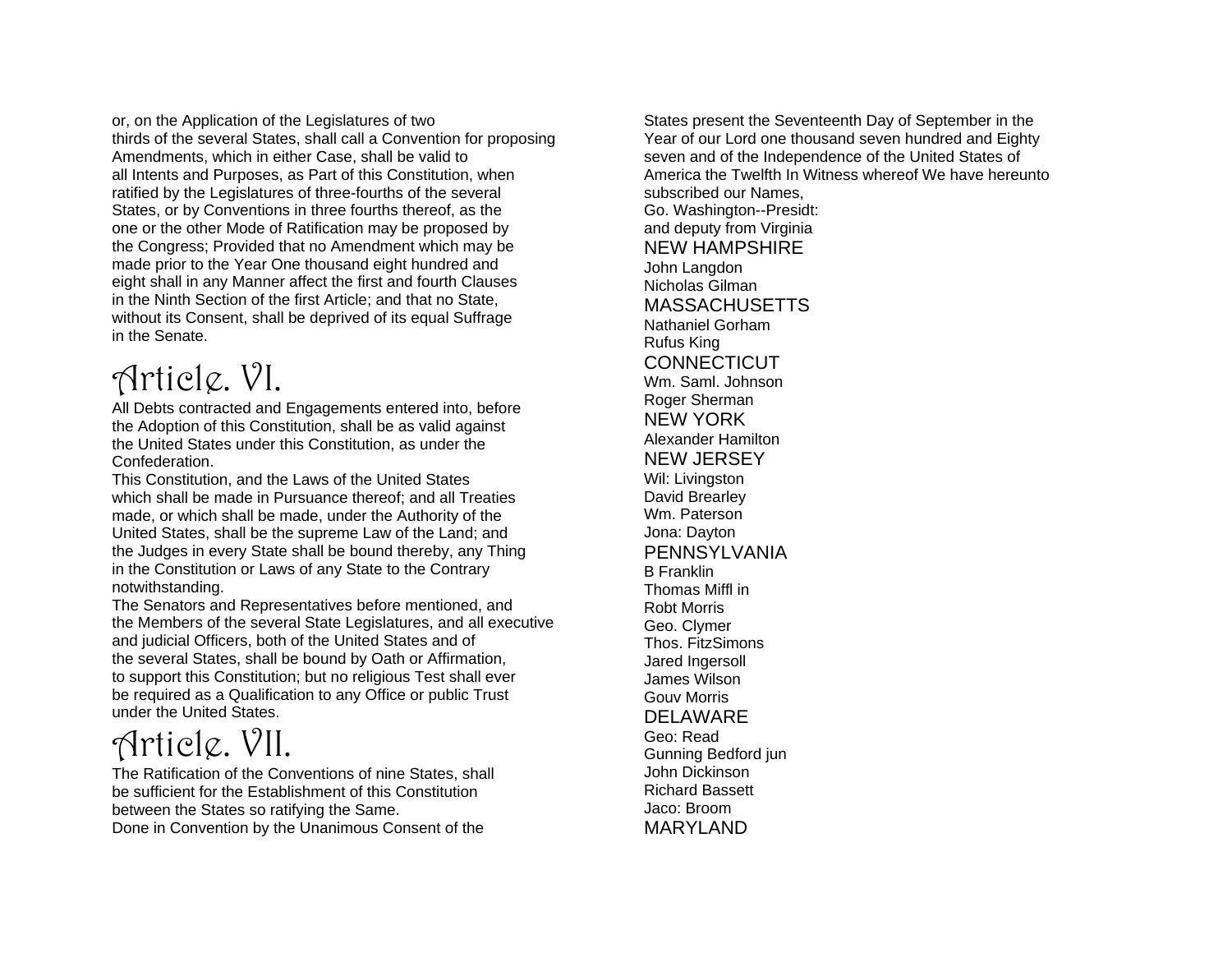James McHenry Dan of St. Thos. Jenifer Danl Carroll VIRGINIA John Blair-James Madison Jr. NORTH CAROLINA Wm. Blount Richd. Dobbs Spaight Hu Williamson SOUTH CAROLINA J. Rutledge Charles Cotesworth Pinckney Charles Pinckney Pierce Butler GEORGIA William Few Abr Baldwin Attest William Jackson Secretary In Convention Monday September 17th, 1787. Present The States of New Hampshire, Massachusetts, Connecticut, Mr. Hamilton from New York, New Jersey, Pennsylvania, Delaware, Maryland, Virginia, North Carolina, South Carolina and Georgia. Resolved,

That the preceeding Constitution be laid before the United States in Congress assembled, and that it is the Opinion of this Convention, that it should afterwards be submitted to a Convention of Delegates, chosen in each State by the People thereof, under the Recommendation of its Legislature, for their Assent and Ratification; and that each Convention assenting to, and ratifying the Same, should give Notice thereof to the United States in Congress assembled. Resolved, That it is the Opinion of this Convention, that as soon as the Conventions of nine States shall have ratified this Constitution, the United States in Congress assembled

should fi x a Day on which Electors should be appointed by the States which shall have ratified the same, and a Day on which the Electors should assemble to vote for the President, and the Time and Place for commencing Proceedings under this Constitution.

That after such Publication the Electors should be appointed, and the Senators and Representatives elected: That the Electors should meet on the Day fixed for the Election of the President, and should transmit their Votes certified, signed, sealed and directed, as the Constitution requires, to the Secretary of the United States in Congress assembled, that the Senators and Representatives should convene at the Time and Place assigned; that the Senators should appoint a President of the Senate, for the sole Purpose of receiving, opening and counting the Votes for President; and, that after he shall be chosen, the Congress, together with the President, should, without Delay, proceed to execute this Constitution.

By the unanimous Order of the Convention

Go. Washington-Presidt:

W. JACKSON Secretary.

\* Language in brackets has been changed by amendment.

### Preamble to the Bill of Rights

Congress of the United States begun and held at the City of New-York, on Wednesday the fourth of March, one thousand seven hundred and eighty nine THE Conventions of a number of the States, having at the time of their adopting the Constitution, expressed a desire, in order to prevent misconstruction or abuse of its powers, that further declaratory and restrictive clauses should be added: And as extending the ground of public confidence in the Government, will best ensure the beneficent ends of its institution. RESOLVED by the Senate and House of Representatives of the United States of America, in Congress assembled, two thirds of both Houses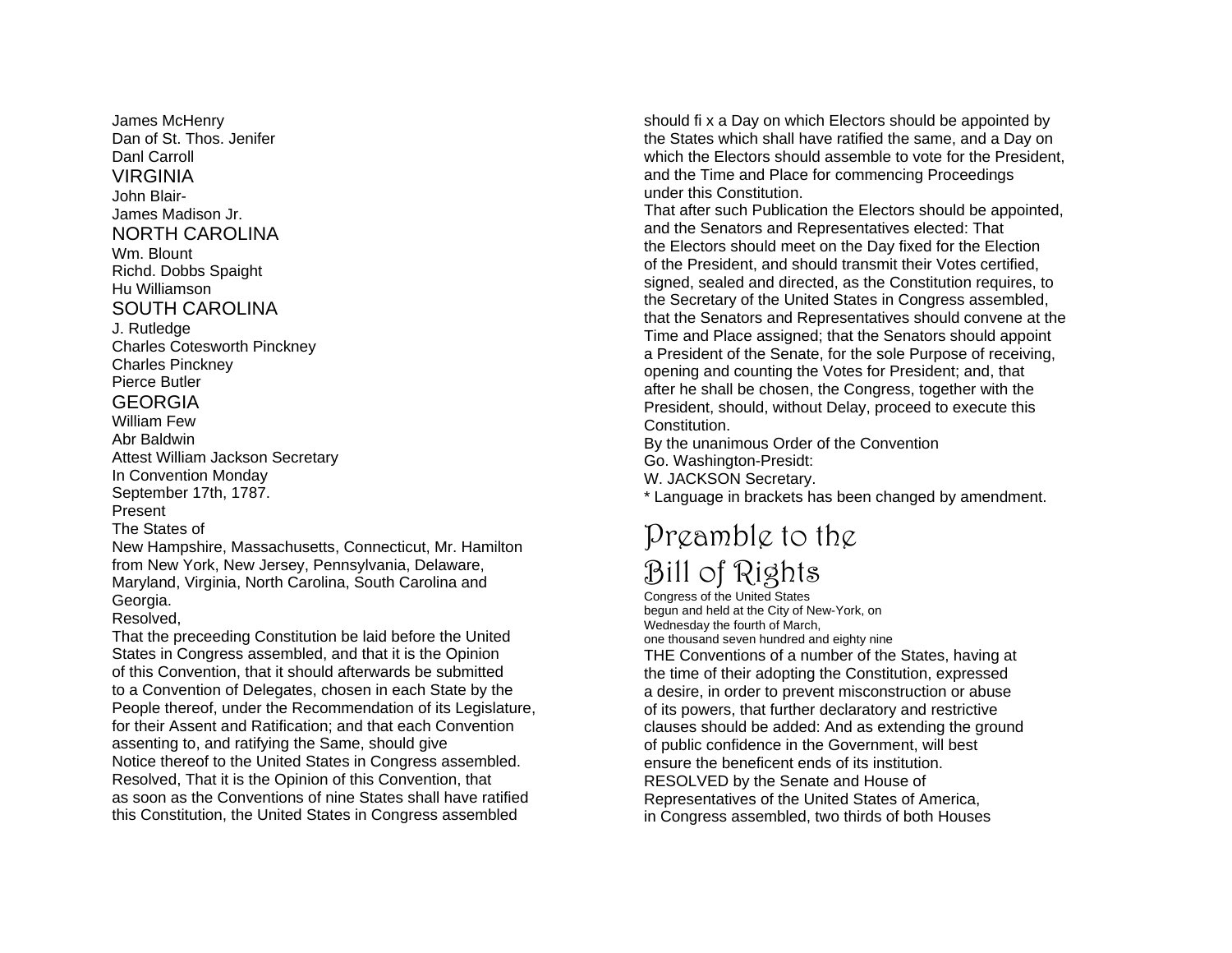concurring, that the following Articles be proposed to the Legislatures of the several States, as amendments to the Constitution of the United States, all, or any of which Articles, when ratified by three fourths of the said Legislatures, to be valid to all intents and purposes, as part of the said Constitution; viz.

ARTICLES in addition to, and Amendment of the Constitution of the United States of America, proposed by Congress, and ratified by the Legislatures of the several States, pursuant to the fifth Article of the original Constitution.

*(Note: The first 10 amendments to the Constitution were ratified December 15, 1791, and form what is known as the "Bill of Rights.")* 

### Amendment I.

Congress shall make no law respecting an establishment of religion, or prohibiting the free exercise thereof; or abridging the freedom of speech, or of the press, or the right of the people peaceably to assemble, and to petition the Government for a redress of grievances.

### Amendment II.

A well regulated Militia, being necessary to the security of a free State, the right of the people to keep and bear Arms, shall not be infringed.

## Amendment III.

No Soldier shall, in time of peace be quartered in any house, without the consent of the Owner, nor in time of war, but in a manner to be prescribed by law.

# Amendment IV.

The right of the people to be secure in their persons, houses, papers, and effects, against unreasonable searches and seizures, shall not be violated, and no Warrants shall issue, but upon probable cause, supported by Oath or affirmation, and particularly describing the place to be searched, and the persons or things to be seized.

# Amendment V.

No person shall be held to answer for a capital, or otherwise infamous crime, unless on a presentment or indictment of a Grand Jury, except in cases arising in the land or naval forces, or in the Militia, when in actual service in time of War or public danger; nor shall any person be subject for the same offence to be twice put in jeopardy of life or limb; nor shall be compelled in any criminal case to be a witness against himself, nor be deprived of life, liberty, or property, without due process of law; nor shall private property be taken for public use, without just compensation.

### THE AMENDMENTS TO THE CONSTITUTION OF THE UNITED STATES AS RATIFIED BY THE STATES

## Amendment VI.

In all criminal prosecutions, the accused shall enjoy the right to a speedy and public trial, by an impartial jury of the State and district wherein the crime shall have been committed, which district shall have been previously ascertained by law, and to be informed of the nature and cause of the accusation; to be confronted with the witnesses against him; to have compulsory process for obtaining witnesses in his favor, and to have the Assistance of Counsel for his defence.

## Amendment VII.

In suits at common law, where the value in controversy shall exceed twenty dollars, the right of trial by jury shall be preserved, and no fact tried by a jury shall be otherwise reexamined in any Court of the United States, than according to the rules of the common law.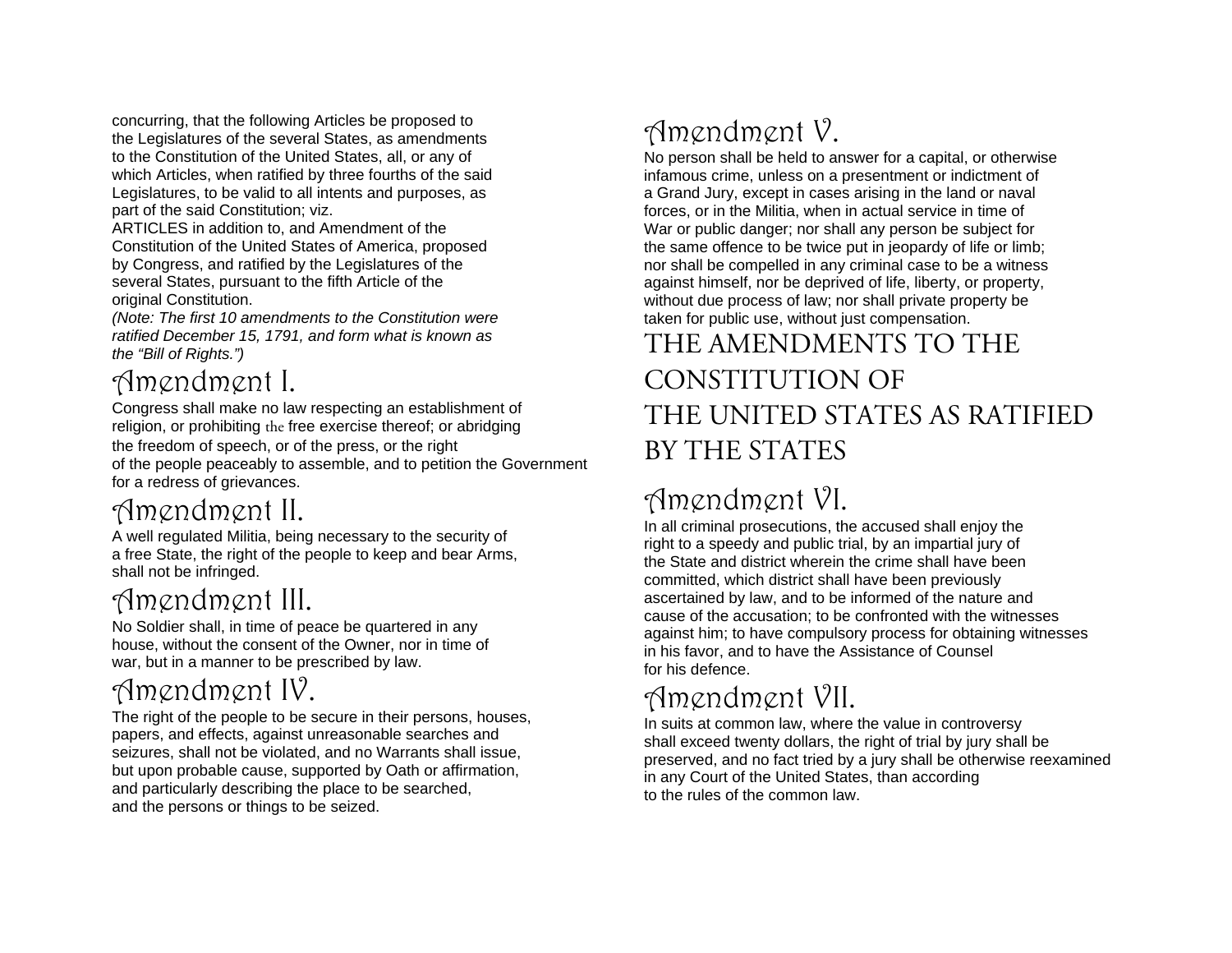## Amendment VIII.

Excessive bail shall not be required, nor excessive fines imposed, nor cruel and unusual punishments inflicted.

## Amendment IX.

The enumeration in the Constitution, of certain rights, shall not be construed to deny or disparage others retained by the people.

### Amendment X.

The powers not delegated to the United States by the Constitution, nor prohibited by it to the States, are reserved to the States respectively, or to the people.

### **AMENDMENTS 11-27** Amendment XI.

Passed by Congress March 4, 1794. Ratified February 7, 1795. *(Note: A portion of Article III, Section 2 of the Constitution was modified by the 11th Amendment.)* 

The Judicial power of the United States shall not be construed to extend to any suit in law or equity, commenced or prosecuted against one of the United States by Citizens of another State, or by Citizens or Subjects of any Foreign State.

## Amendment XII.

Passed by Congress December 9, 1803. Ratified June 15, 1804. *(Note: A portion of Article II, Section 1 of the Constitution was changed by the 12th Amendment.)* 

The Electors shall meet in their respective states, and vote by ballot for President and Vice-President, one of whom, at least, shall not be an inhabitant of the same state with themselves; they shall name in their ballots the person voted for as President, and in distinct ballots the person voted for as Vice-President, and they shall make distinct lists of all persons voted for as President, and of all persons voted for as Vice-President, and of the number of votes for each, which lists they shall sign and certify, and transmit sealed to the seat of the government of the United States, directed

to the President of the Senate;-the President of the Senate shall, in the presence of the Senate and House of Representatives, open all the certificates and the votes shall then be counted;-The person having the greatest number of votes for President, shall be the President, if such number be a majority of the whole number of Electors appointed; and if no person have such majority, then from the persons having the highest numbers not exceeding three on the list of those voted for as President, the House of Representatives shall choose immediately, by ballot, the President. But in choosing the President, the votes shall be taken by states, the representation from each state having one vote; a quorum for this purpose shall consist of a member or members from two-thirds of the states, and a majority of all the states shall be necessary to a choice. [And if the House of Representatives shall not choose a President whenever the right of choice shall devolve upon them, before the fourth day of March next following, then the Vice-President shall act as President, as in case of the death or other constitutional disability of the President.-]\* The person having the greatest number of votes as Vice-President, shall be the Vice-President, if such number be a majority of the whole number of Electors appointed, and if no person have a majority, then from the two highest numbers on the list, the Senate shall choose the Vice-President; a quorum for the purpose shall consist of two-thirds of the whole number of Senators, and a majority of the whole number shall be necessary to a choice. But no person constitutionally ineligible to the office of President shall be eligible to that of Vice-President of the United States.

\*Superseded by Section 3 of the 20th Amendment.

### Amendment XIII.

Passed by Congress January 31, 1865. Ratified December 6, 1865.

*(Note: A portion of Article IV, Section 2 of the Constitution was changed by the 13th Amendment.)* 

#### SECTION 1.

Neither slavery nor involuntary servitude, except as a punishment for crime whereof the party shall have been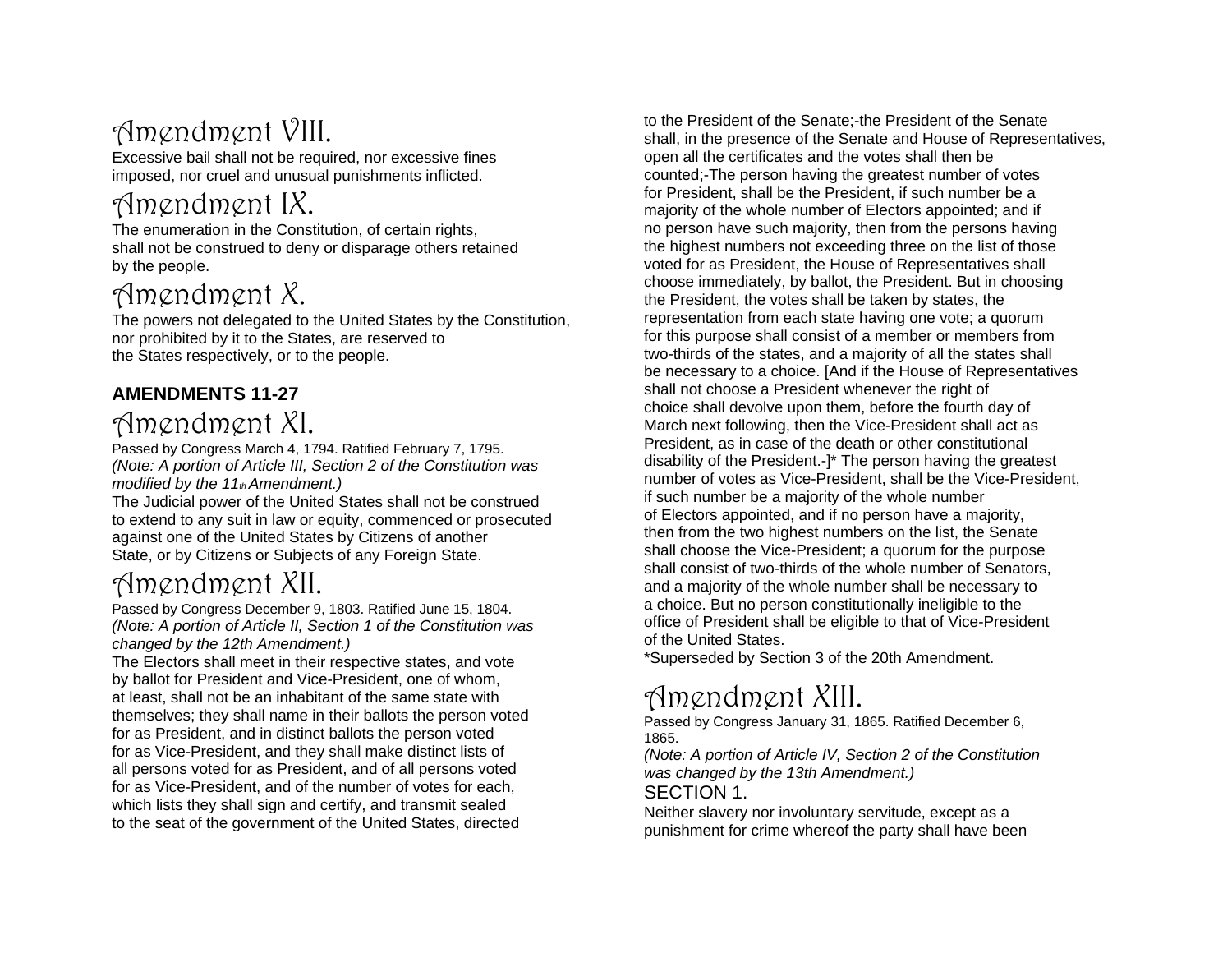duly convicted, shall exist within the United States, or any place subject to their jurisdiction.

#### SECTION 2.

Congress shall have power to enforce this article by appropriate legislation.

### Amendment XIV.

Passed by Congress June 13, 1866. Ratified July 9, 1868. *(Note: Article I, Section 2 of the Constitution was modified by Section 2 of the 14th Amendment.)*  SECTION 1.

All persons born or naturalized in the United States and subject to the jurisdiction thereof, are citizens of the United States and of the State wherein they reside. No State shall make or enforce any law which shall abridge the privileges or immunities of citizens of the United States; nor shall any State deprive any person of life, liberty, or property, without due process of law; nor deny to any person within its jurisdiction the equal protection of the laws. SECTION 2.

Representatives shall be apportioned among the several States according to their respective numbers, counting the whole number of persons in each State, excluding Indians not taxed. But when the right to vote at any election for the choice of electors for President and Vice President of the United States, Representatives in Congress, the Executive and Judicial officers of a State, or the members of the Legislature thereof, is denied to any of the male inhabitants of such State, [being twenty-one years of age,]\* and citizens of the United States, or in any way abridged, except for participation in rebellion, or other crime, the basis of representation therein shall be reduced in the proportion which the number of such male citizens shall bear to the whole number of male citizens twenty-one years of age in such State.

#### SECTION 3.

No person shall be a Senator or Representative in Congress, or elector of President and Vice President, or hold any office, civil or military, under the United States, or

under any State, who, having previously taken an oath, as a member of Congress, or as an officer of the United States, or as a member of any State legislature, or as an executive or judicial officer of any State, to support the Constitution of the United States, shall have engaged in insurrection or rebellion against the same, or given aid or comfort to the enemies thereof. But Congress may by a vote of two-thirds of each House, remove such disability.

#### SECTION 4.

The validity of the public debt of the United States, authorized by law, including debts incurred for payment of pensions and bounties for services in suppressing insurrection or rebellion, shall not be questioned. But neither the United States nor any State shall assume or pay any debt or obligation incurred in aid of insurrection or rebellion against the United States, or any claim for the loss or emancipation of any slave; but all such debts, obligations and claims shall be held illegal and void.

#### SECTION 5.

The Congress shall have the power to enforce, by appropriate legislation, the provisions of this article. \*Changed by Section 1 of the 26th Amendment.

### Amendment XV.

Passed by Congress February 26, 1869. Ratified February 3, 1870. SECTION 1.

The right of citizens of the United States to vote shall not be denied or abridged by the United States or by any State on account of race, color, or previous condition of servitude.

#### SECTION 2.

The Congress shall have the power to enforce this article by appropriate legislation.

## Amendment XVI.

Passed by Congress July 2, 1909. Ratified February 3, 1913. *(Note: Article I, Section 9 of the Constitution was modified by the 16th Amendment.)* 

The Congress shall have power to lay and collect taxes on incomes, from whatever source derived, without apportionment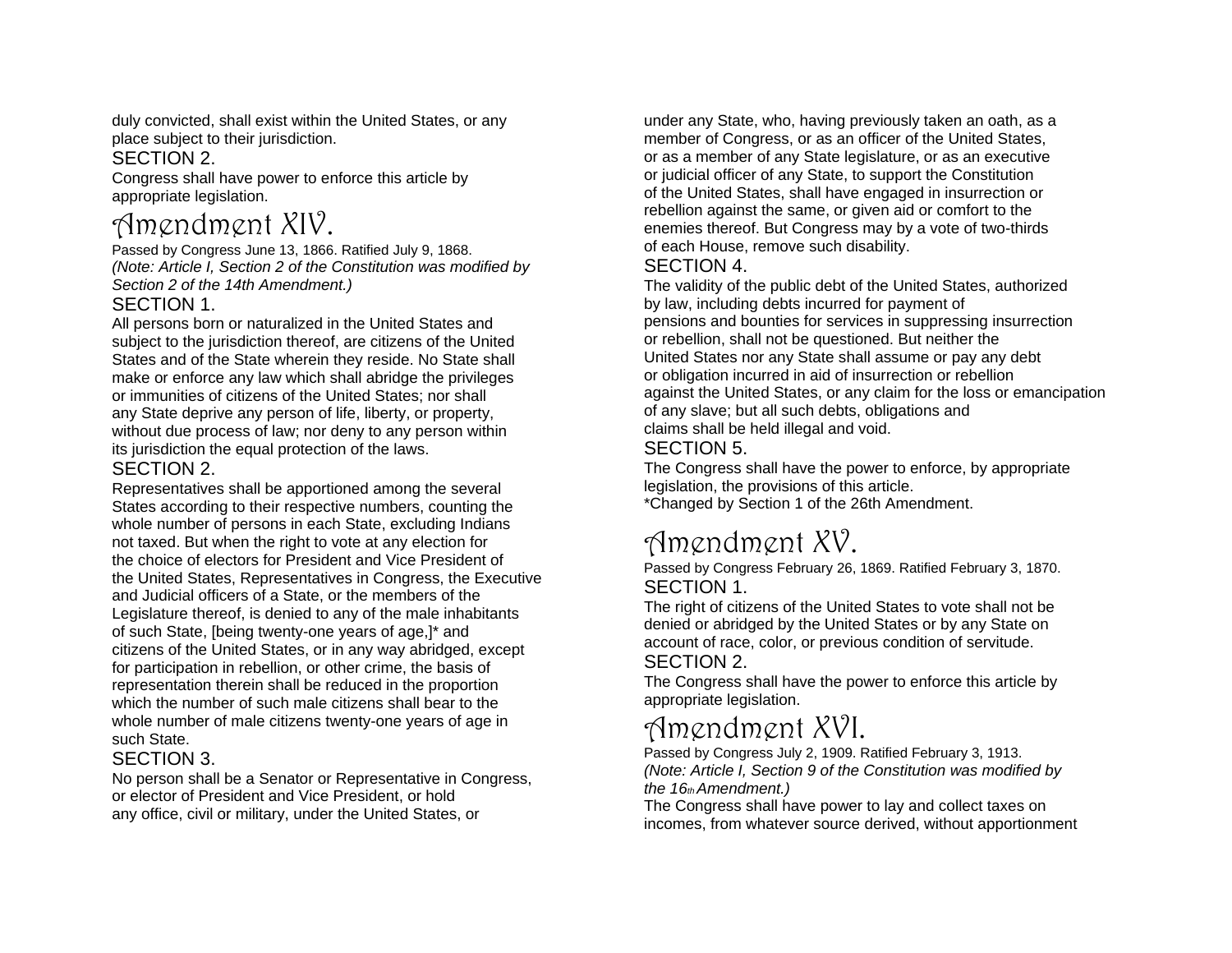among the several States, and without regard to any census or enumeration.

### Amendment XVII.

Passed by Congress May 13, 1912. Ratified April 8, 1913. *(Note: Article I, Section 3 of the Constitution was modified by the 17th Amendment.)* 

The Senate of the United States shall be composed of two Senators from each State, elected by the people thereof, for six years; and each Senator shall have one vote. The electors in each State shall have the qualifications requisite for electors of the most numerous branch of the State legislatures. When vacancies happen in the representation of any State in the Senate, the executive authority of such State shall issue writs of election to fill such vacancies: Provided, That the legislature of any State may empower the executive thereof to make temporary appointments until the people fill the vacancies by election as the legislature may direct. This amendment shall not be so construed as to affect the election or term of any Senator chosen before it becomes valid as part of the Constitution.

### Amendment XVIII.

Passed by Congress December 18, 1917. Ratified January 16, 1919. Repealed by the 21st Amendment, December 5, 1933. SECTION 1.

After one year from the ratification of this article the manufacture, sale, or transportation of intoxicating liquors within, the importation thereof into, or the exportation thereof from the United States and all territory subject to the jurisdiction thereof for beverage purposes is hereby prohibited.

#### SECTION 2.

The Congress and the several States shall have concurrent power to enforce this article by appropriate legislation. SECTION 3.

This article shall be inoperative unless it shall have been ratified as an amendment to the Constitution by the legislatures of the several States, as provided in the Constitution, within seven years from the date of the submission hereof

to the States by the Congress.

### Amendment XIX.

Passed by Congress June 4, 1919. Ratified August 18, 1920. The right of citizens of the United States to vote shall not be denied or abridged by the United States or by any State on account of sex.

Congress shall have power to enforce this article by appropriate legislation.

## Amendment XX.

Passed by Congress March 2, 1932. Ratified January 23, 1933. *(Note: Article I, Section 4 of the Constitution was modified by Section 2 of this Amendment. In addition, a portion of the 12th Amendment was superseded by Section 3.)*  SECTION 1.

The terms of the President and the Vice President shall end at noon on the 20th day of January, and the terms of Senators and Representatives at noon on the 3d day of January, of the years in which such terms would have ended if this article had not been ratified; and the terms of their successors shall then begin.

#### SECTION 2.

The Congress shall assemble at least once in every year, and such meeting shall begin at noon on the 3d day of January, unless they shall by law appoint a different day.

#### SECTION 3.

If, at the time fixed for the beginning of the term of the President, the President elect shall have died, the Vice President elect shall become President. If a President shall not have been chosen before the time fixed for the beginning of his term, or if the President elect shall have failed to qualify. then the Vice President elect shall act as President until a President shall have qualified; and the Congress may by law provide for the case wherein neither a President elect nor a Vice President shall have qualified, declaring who shall then act as President, or the manner in which one who is to act shall be selected, and such person shall act accordingly until a President or Vice President shall have qualified.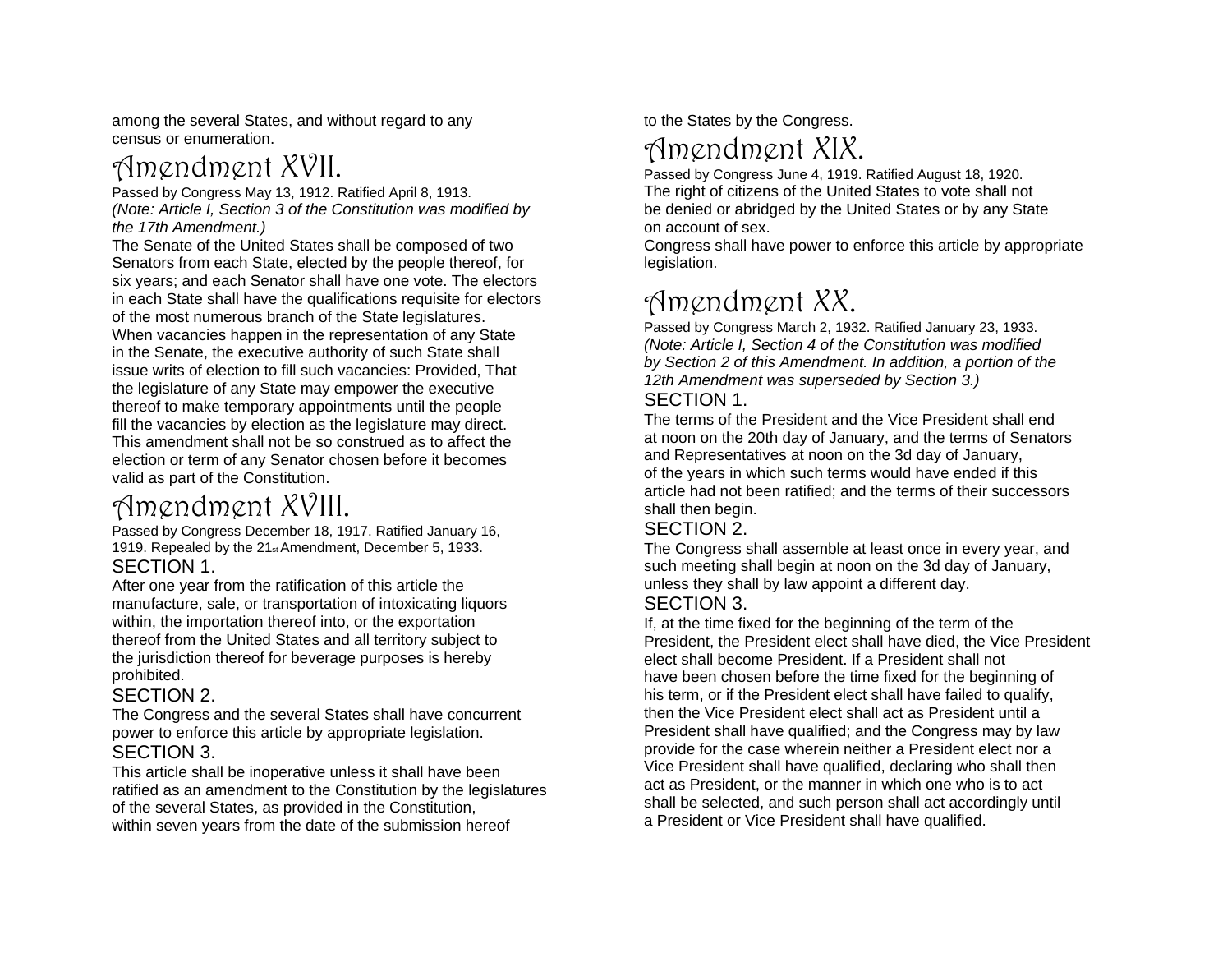#### SECTION 4.

The Congress may by law provide for the case of the death of any of the persons from whom the House of Representatives may choose a President whenever the right of choice shall have devolved upon them, and for the case of the death of any of the persons from whom the Senate may choose a Vice President whenever the right of choice shall have devolved upon them.

#### SECTION 5.

Sections 1 and 2 shall take effect on the 15th day of October following the ratification of this article.

#### SECTION 6.

This article shall be inoperative unless it shall have been ratified as an amendment to the Constitution by the legislatures of three-fourths of the several States within seven years from the date of its submission.

### Amendment XXI.

Passed by Congress February 20, 1933. Ratified December 5, 1933.

#### SECTION 1.

The eighteenth article of amendment to the Constitution of the United States is hereby repealed. SECTION 2.

The transportation or importation into any State, Territory, or possession of the United States for delivery or use therein of intoxicating liquors, in violation of the laws thereof, is

#### hereby prohibited.

#### SECTION 3.

This article shall be inoperative unless it shall have been ratified as an amendment to the Constitution by conventions in the several States, as provided in the Constitution, within seven years from the date of the submission hereof to the States by the Congress.

### Amendment XXII.

Passed by Congress March 21, 1947. Ratified February 27, 1951. SECTION 1.

No person shall be elected to the office of the President more than twice, and no person who has held the office of President, or acted as President, for more than two years of a term to which some other person was elected President shall be elected to the office of President more than once. But this Article shall not apply to any person holding the office of President when this Article was proposed by Congress, and shall not prevent any person who may be holding the office of President, or acting as President, during the term within which this Article becomes operative from holding the office of President or acting as President during the remainder of such term.

#### SECTION 2.

This article shall be inoperative unless it shall have been ratified as an amendment to the Constitution by the legislatures of three-fourths of the several States within seven years from the date of its submission to the States by the Congress.

### Amendment XXIII.

Passed by Congress June 16, 1960. Ratified March 29, 1961. SECTION 1.

The District constituting the seat of Government of the United States shall appoint in such manner as Congress may direct:

A number of electors of President and Vice President equal to the whole number of Senators and Representatives in Congress to which the District would be entitled if it were a State, but in no event more than the least populous State; they shall be in addition to those appointed by the States, but they shall be considered, for the purposes of the election of President and Vice President, to be electors appointed by a State; and they shall meet in the District and perform such duties as provided by the twelfth article of amendment.

#### SECTION 2.

.

The Congress shall have power to enforce this article by appropriate legislation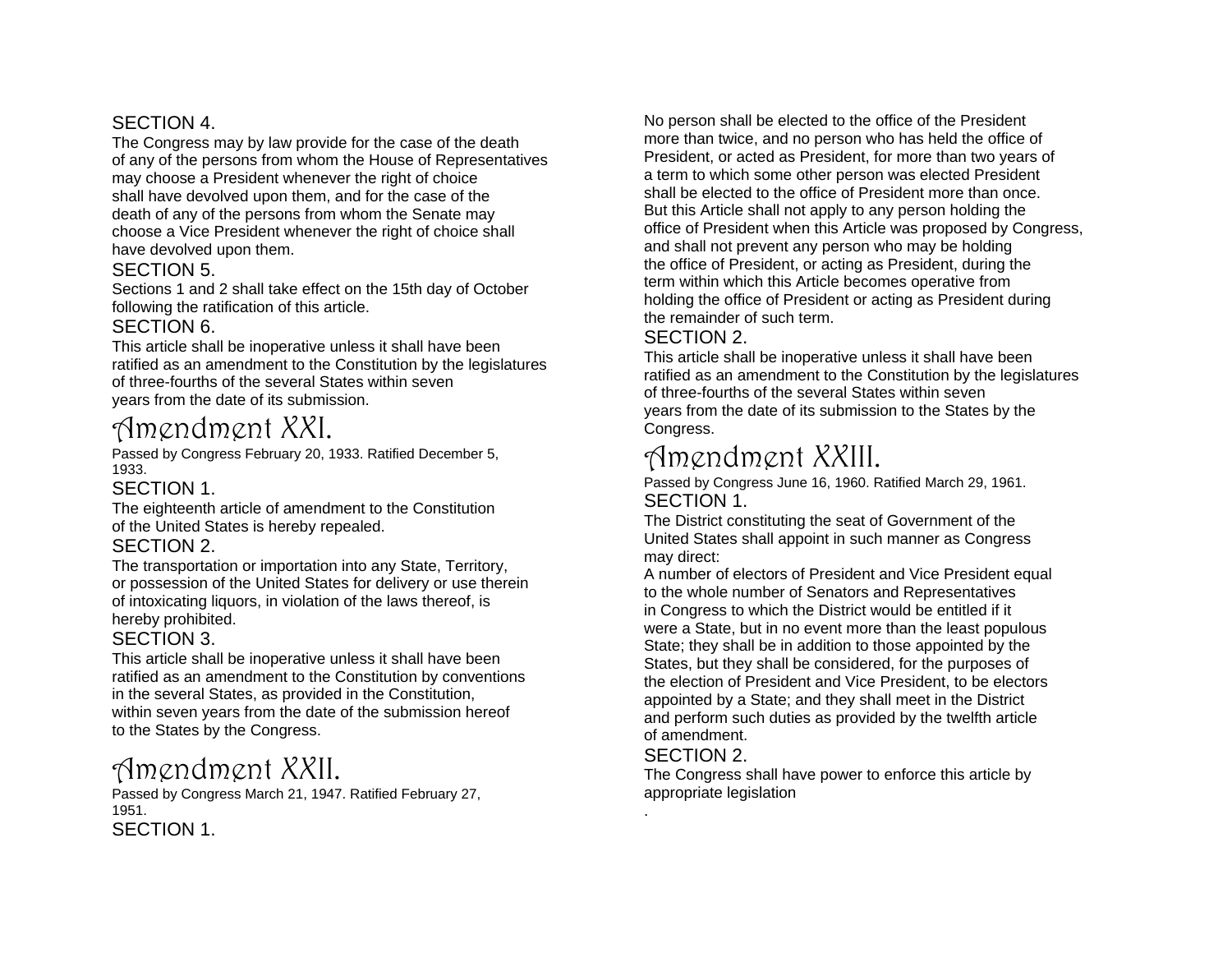### Amendment XXIV.

#### Passed by Congress August 27, 1962. Ratified January 23, 1964. SECTION 1.

The right of citizens of the United States to vote in any primary or other election for President or Vice President, for electors for President or Vice President, or for Senator or Representative in Congress, shall not be denied or abridged by the United States or any State by reason of failure to pay poll tax or other tax.

#### SECTION 2.

The Congress shall have power to enforce this article by appropriate legislation.

## Amendment XXV.

Passed by Congress July 6, 1965. Ratified February 10, 1967. *(Note: Article II, Section 1 of the Constitution was modified by the 25th Amendment.)* 

#### SECTION 1.

In case of the removal of the President from office or of his death or resignation, the Vice President shall become President.

#### SECTION 2.

Whenever there is a vacancy in the office of the Vice President, the President shall nominate a Vice President who shall take office upon confirmation by a majority vote of both Houses of Congress.

#### SECTION 3.

Whenever the President transmits to the President pro tempore of the Senate and the Speaker of the House of Representatives his written declaration that he is unable to discharge the powers and duties of his office, and until he transmits to them a written declaration to the contrary, such powers and duties shall be discharged by the Vice President as Acting President.

#### SECTION 4.

Whenever the Vice President and a majority of either the principal officers of the executive departments or of such other body as Congress may by law provide, transmit to the President pro tempore of the Senate and the Speaker of the House of Representatives their written declaration that the President is unable to discharge the powers and duties of his office, the Vice President shall immediately assume the powers and duties of the office as Acting President. 17

Thereafter, when the President transmits to the President pro tempore of the Senate and the Speaker of the House of Representatives his written declaration that no inability exists, he shall resume the powers and duties of his office unless the Vice President and a majority of either the principal officers of the executive department or of such other body as Congress may by law provide, transmit within four days to the President pro tempore of the Senate and the Speaker of the House of Representatives their written declaration that the President is unable to discharge the powers and duties of his office. Thereupon Congress shall decide the issue, assembling within forty-eight hours for that purpose if not in session. If the Congress, within twenty-one days after receipt of the latter written declaration, or, if Congress is not in session, within twenty-one days after Congress is required to assemble, determines by two-thirds vote of both Houses that the President is unable to discharge the powers and duties of his office, the Vice President shall continue to discharge the same as Acting President; otherwise, the President shall resume the powers and duties of his office.

## Amendment XXVI.

Passed by Congress March 23, 1971. Ratified July 1, 1971. *(Note: Amendment 14, Section 2 of the Constitution was modified by Section 1 of the 26th Amendment.)*  SECTION 1.

The right of citizens of the United States, who are eighteen years of age or older, to vote shall not be denied or abridged by the United States or by any State on account of age. SECTION 2.

The Congress shall have power to enforce this article by appropriate legislation.